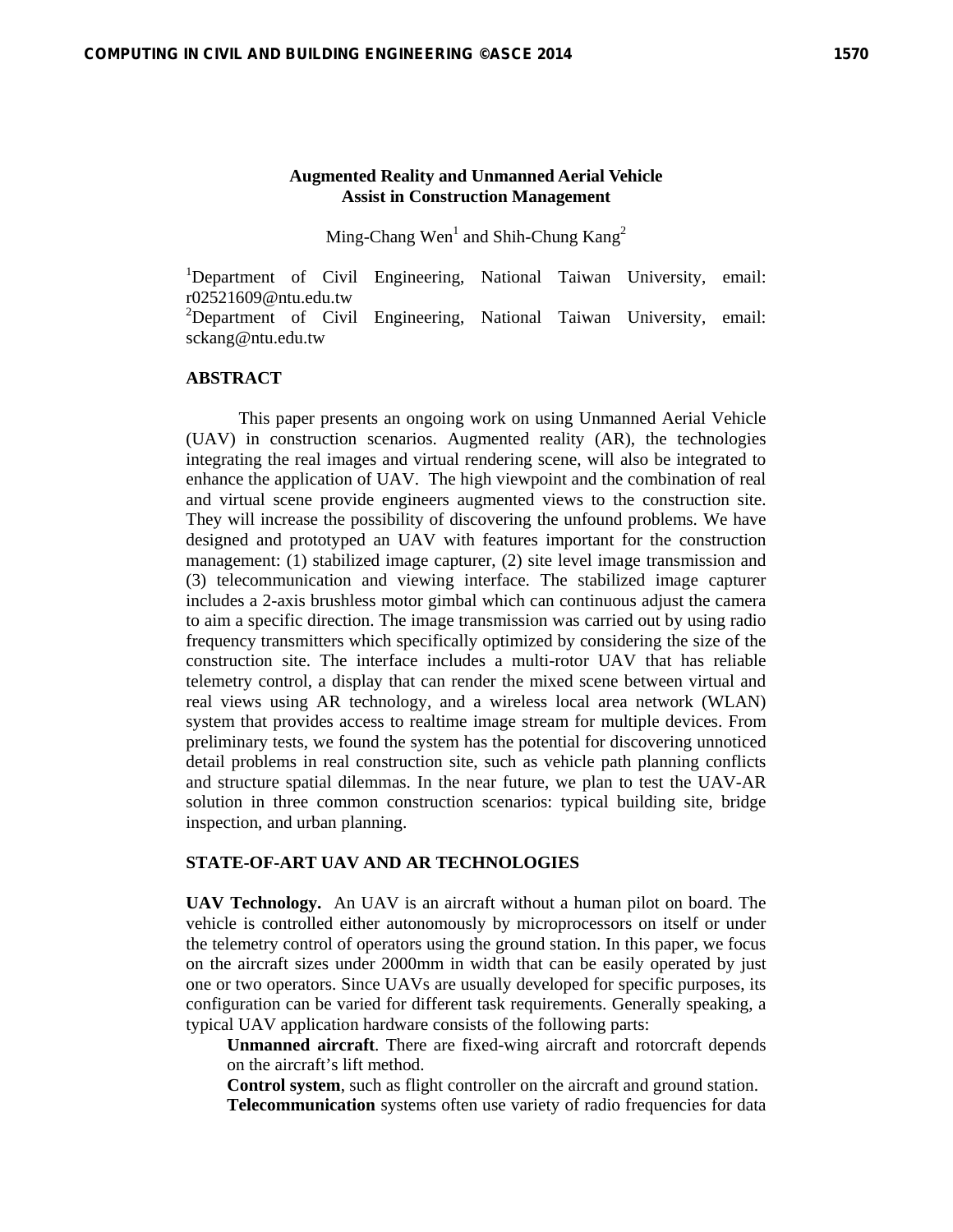**Other equipment and mechanics**, such as laser rangefinder and camera stabilization gimbal (see Figure 1).



**Figure 1. Common equipment used on UAV: (left) laser rangefinder (http://www.hokuyo-aut.jp/) (right) camera stabilization gimbal (http://www.iflight-rc.com/).** 

Current UAV software often refers to the software of the ground station. Software is usually used to route the crafts through waypoints and provide task functions such as image capturing, returning home, and route editing. Recently, ground station software releases on the mobile device platforms allowing operators to use tablets and smart phones to control the aircrafts.

**AR Technology.** A definition was made by Azuma (1997) who defined AR technology as "3-D virtual objects […] integrated into a 3-D real environment in real time". AR refers to the technology that attaches elements augmented by computer-generated sensory input, such as video or graphics, to the live view of a physical or real world environment. It is a concept where a view or image stream of reality can be modified and re-rendered by a computer. As a result, the technology functions by enhancing one's perception of reality. AR has lots of applications in educational and industrial fields (Wang 2008) and (Fang et al. 2009), especially in the training environment (Wagner et al. 2010). For example, Columbia University's Mobile Augmented Reality System (MARS) integrated a mobile computer and headset with a compass, inclinometer and global positioning systems (GPS), allowing users to see representations of buildings in specific locations (Höllerer et al. 1999).

### **CHALLENGES OF CONSTRUCTION MANAGEMENT**

**Restriction of surveillance camera.** Surveillance plays an important role in construction management. It is not only for monitoring purpose but also for offering managers and engineers a different point of view of the site. Currently, surveillance systems applied in construction site often uses closed-circuit television (CCTV) technology. CCTV is the use of video cameras to transmit a signal to a specific place, on a limited set of monitors (Martin et al. 2005). To use CCTV, we need to mount many cameras in the construction site for multiple viewpoints in order to achieve largest visibility. Once we need to change or add another viewpoint, we need to send a worker into the field to manually install an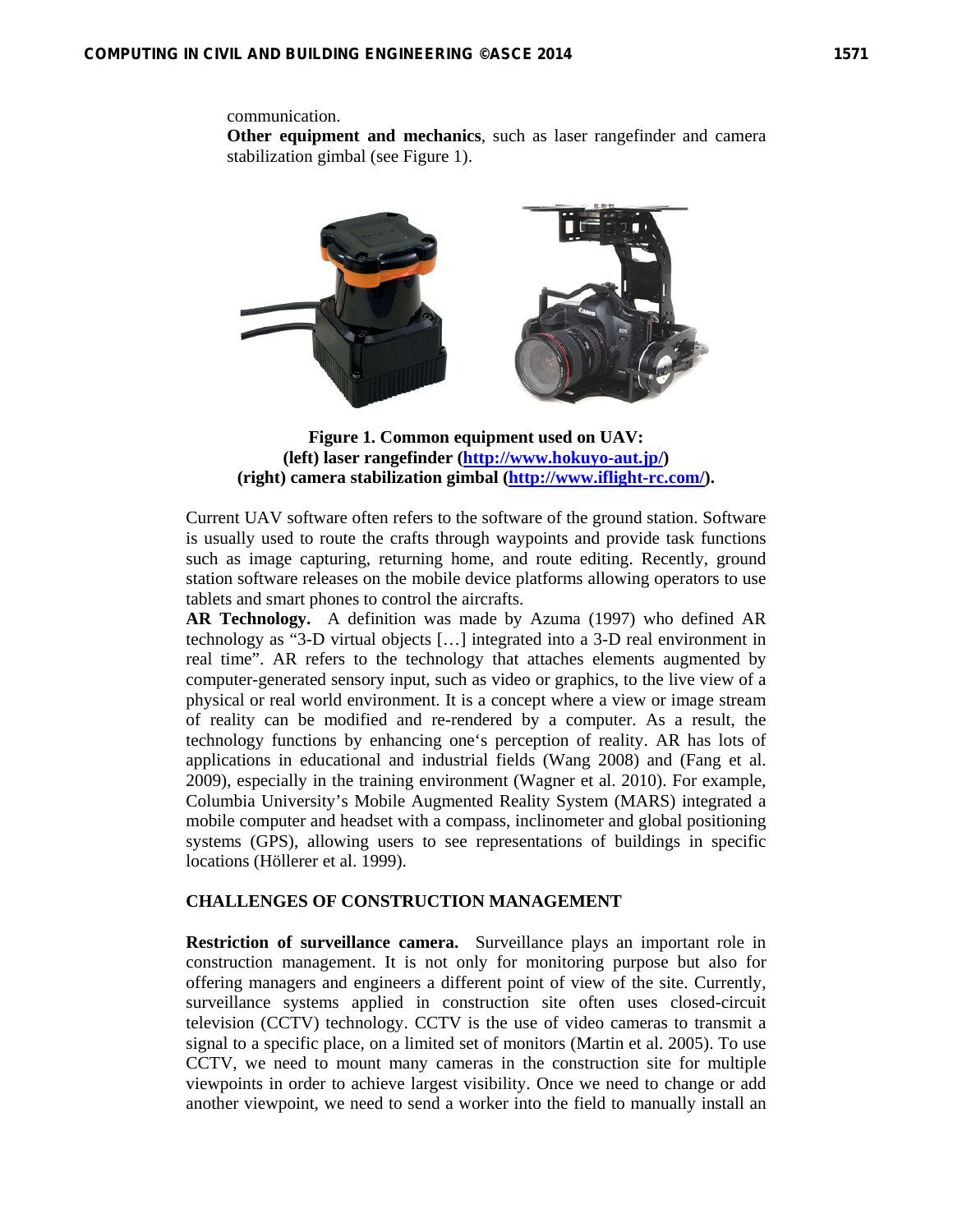extra camera. Also, the cameras are fixed on structure, which means we need to spare space for camera installation in the site. The procedure is costly and inefficient which cause the lack of camera mobility and surveillance instantaneity. **Planning of construction site activities.** The integration of onsite activities into the path planning and scheduling of construction projects requires clear spatial analyses as references. Arkady (1999) had done a survey in UK and found that there exist certain work practices that do not work out well for the effective planning and scheduling of the totality construction process. Since traditional methods such as site visiting, layout drawing, and method statements are short of presenting visualized experience, a visualization system allowing managers to see physically or virtually is an opportunity for computing in civil and building engineering.

### **THE UAV-AR SOLUTION IMPLEMENTATION**

**UAV Hardware and Software.** We choose multi-rotor UAV as our aircraft type for its high stability, mobility and wind resistibility. Its power management (electricity efficiency) cannot be as efficient as fixed-wing UAV but above reasons are more critical to safety and onsite applicability. We prototyped the UAV using designed hardware structure (see Figure 2, 3) and corresponding components (see Table 1).



**Figure 2. Multi-rotor UAV hardware structure.**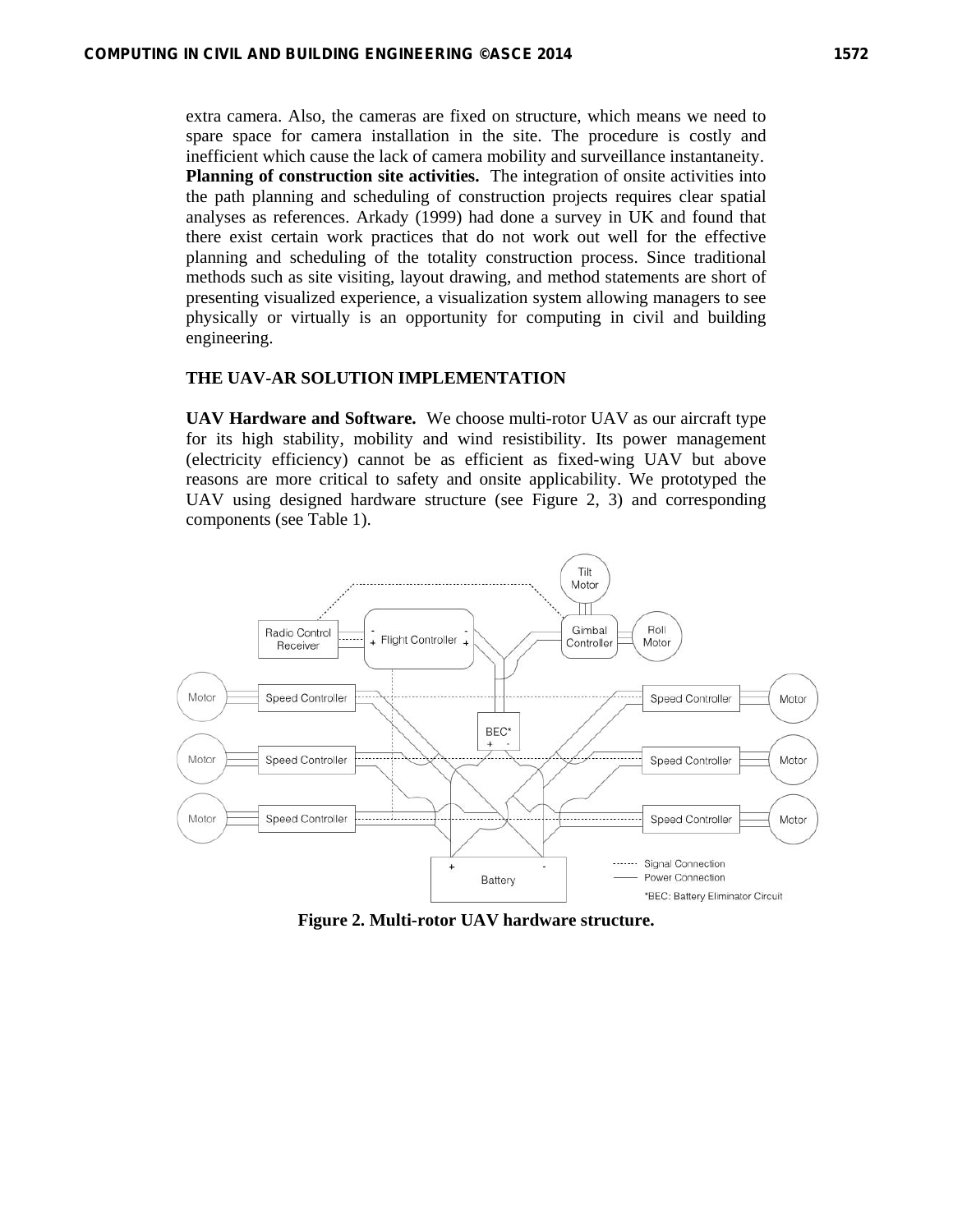| Component         | <b>Specification</b>                                 |
|-------------------|------------------------------------------------------|
| Flight controller | <b>DJI NAZA-MV2</b>                                  |
|                   | - 400Hz refresh frequency.                           |
|                   | $-1.5W(0.3A@5V)$ max power consumption.              |
|                   | $-0.6W(0.12A@5V)$ normal power consumption.          |
| Speed controller  | <b>Hobbywing FlyFun-40A</b>                          |
|                   | - Continuous 40A output current.                     |
|                   | - 50Hz to 432Hz refresh rate of the throttle signal. |
| Motor             | <b>Sunnysky X4108S</b>                               |
|                   | $-600$ KV (rpm/v).                                   |
|                   | - Input Voltage: 2-6 cells lithium battery.          |
| Propeller         | <b>Tarot RC Carbon Fiber Props 15x5.5</b>            |
| <b>Battery</b>    | <b>Lion Power</b>                                    |
|                   | - 5200mAh capacity (parallel connection).            |
|                   | - 4S1P / 4 cells / 14.8V.                            |
|                   | - 30C constant discharge.                            |
| Gimbal controller | The BaseCam Electronics 2-axis Gimbal Controller     |
| Camera            | Sony NEX-5R w/ SEL16F28                              |
|                   | - 16.1 million pixels APS-C sensor.                  |
|                   | - Up to 1920*1080p 60fps video stream.               |
|                   | - 16mm (35mm equiv. $= 24$ mm) focal length.         |
|                   | - f/2.8 to f/22 aperture adjustment.                 |
| Image transmitter | iFlight TX52W Image Transmitter                      |
|                   | - 5.8GHz Radio Frequency.                            |
|                   | $-2000$ mW (33dB $\pm$ 1dB) output power.            |
|                   | - 8 Channels.                                        |
| Radio system      | <b>Futaba 14SG 2.4GHz Computer Radio System</b>      |
|                   | - 2.4 GHz Radio Frequency.                           |
|                   | - 14 Channels.                                       |

# **Table 1. Used Hardware Components.**



**Figure 3. Multi-rotor UAV prototype**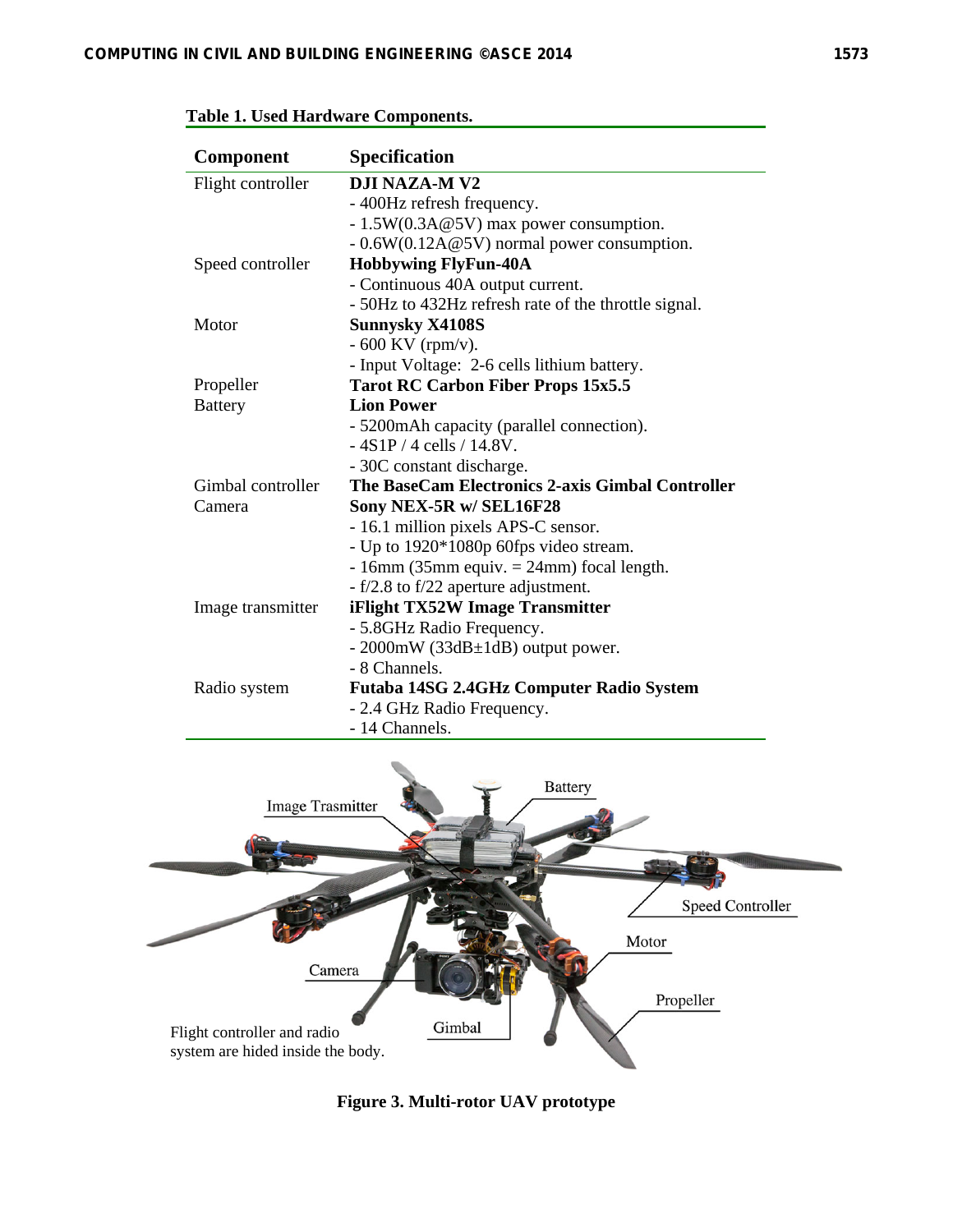**AR Implementation.** For AR implementation, we use Unity 3D as our development platform. We also use the AR extension Vuforia SDK 2.0 which is a product of Qualcomm Connected Experiences, Inc (https://www.vuforia.com/). Vuforia is a software platform for Android and iOS that enables apps to see images from a Vuforia target database on the devices or in the remote accesses. When a target is recognized through camera on the UAV, developed app generates augmented reality experiences, presents new functionality and designed content. We would use this to mix scenes between virtual and real views. A 3D building will be able to layer on the image stream in realtime (see Figure 4).



**Figure 4. Concepts of applying AR on the image stream from UAV** 

**WLAN System for Multiple Devices.** In order to enhance the convenience and efficiency of the onsite surveillance, we want to make a telecommunication system for multiple users to view the same image stream simultaneously. We applied WLAN transmission method to distribute the realtime image stream to multiple. It allows construction professionals, such as managers, architects, and engineers, to use their own devices (smart phones, tablets, and computers) to access the stream and share their opinions. We use a Febon 100 USB CVBS (A/V) UVC grabber card for converting the analog image stream input to digital and that allows us to do AR processing in the Vuforia. Then we output the rendered image stream to Febon 220 wireless station to realize a WLAN environment that is able to transmit the image stream. We can now take it as a remote IP camera. Users can simply use any of IP camera connection apps to gain access to our AR view (see Figure 5). By this way, since nearly every platform has apps for IP cameras, we maximize the compatibility of different platforms and create lots of possibilities to use the image stream, such as monitoring and other image processing technologies.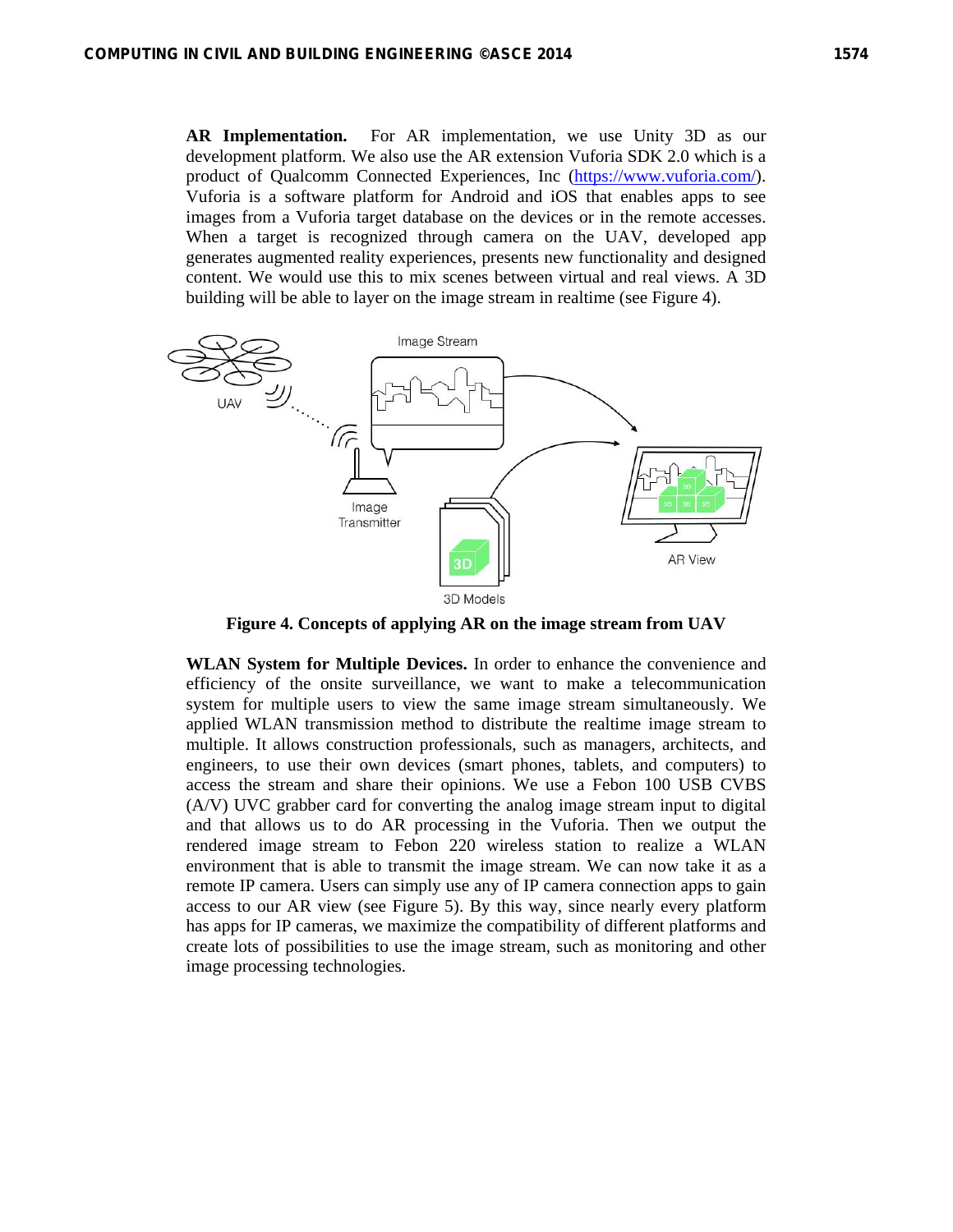

**Figure 5. WLAN system prototype** 

## **FIELD TEST**

 We have practiced our UAV-AR solution on a construction site. The field is an clear and flat square region sized up to 9164  $m^2$ . Our UAV was flying at altitudes of 150-200 meters. We designed a standard workflow for this practice. First, we fly to the top of the site and capture a photo of entire site with camera pointing down perpendicularly to the ground surface. Second, we land the UAV and process the captured photo for Vuforia as AR target feature and import a 3D building model into the scene. Our ground station then has the enough information (target and image stream) to mix the virtual and real environment and generate the AR view (see Figure 6). Once the computational procedure is done, we are ready to take off and view the AR representation. Finally, we connect the output of the image stream though WLAN system and a 32-inch LCD display in order to offer two viewing options in the field (see Figure 7).

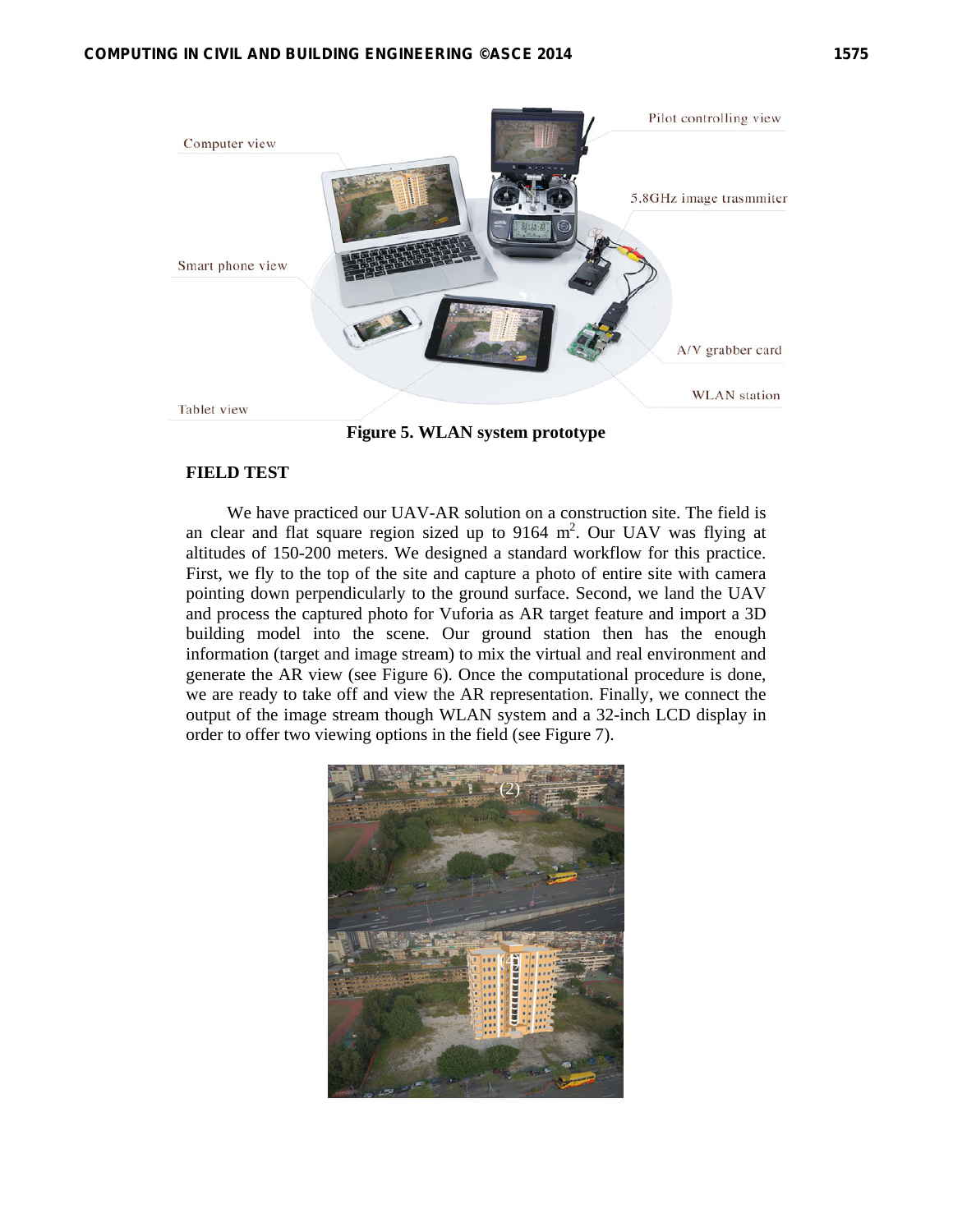

**Figure 6. (1) Actual site image. (2, 3, 4) Screenshots of AR views.** 



**Figure 7. (Left) Demonstration setup. (Right) View through large display.** 

# **CONCLUSION**

 This paper described a developing method that supports practitioners in the planning and scheduling of onsite procedures, identified unaware problems associated with current practices, and presented an alternative perspective, AR